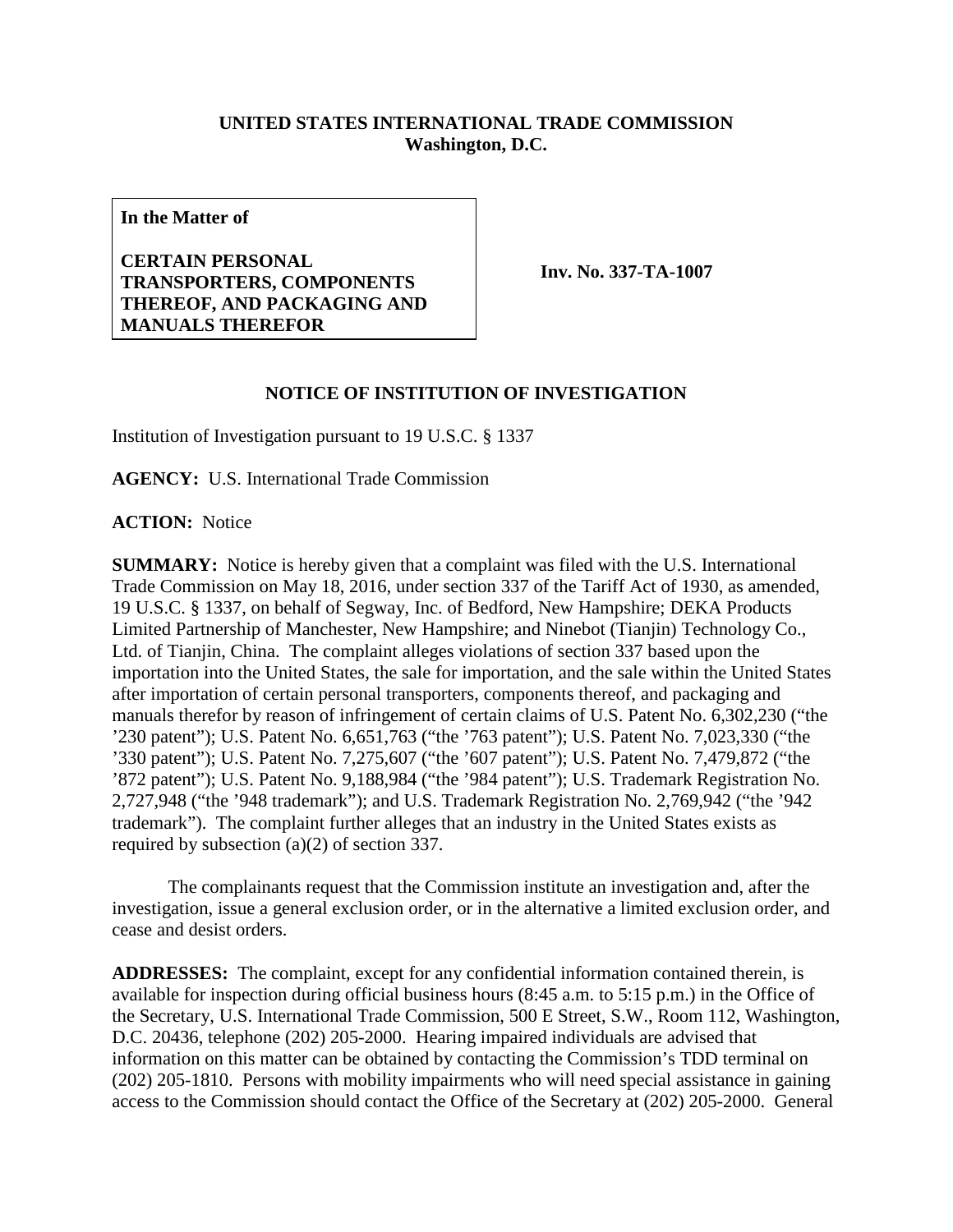information concerning the Commission may also be obtained by accessing its internet server at [http://www.usitc.gov.](http://www.usitc.gov/) The public record for this investigation may be viewed on the Commission's electronic docket (EDIS) at [http://edis.usitc.gov.](http://edis.usitc.gov/)

**FOR FURTHER INFORMATION CONTACT:** The Office of Unfair Import Investigations, U.S. International Trade Commission, telephone (202) 205-2560.

**AUTHORITY:** The authority for institution of this investigation is contained in section 337 of the Tariff Act of 1930, as amended, and in section 210.10 of the Commission's Rules of Practice and Procedure, 19 C.F.R. § 210.10 (2015).

**SCOPE OF INVESTIGATION:** Having considered the complaint, the U.S. International Trade Commission, on June 17, 2016, **ORDERED THAT** –

(1) Pursuant to subsection (b) of section 337 of the Tariff Act of 1930, as amended, an investigation be instituted to determine:

(a) whether there is a violation of subsection  $(a)(1)(B)$  of section 337 in the importation into the United States, the sale for importation, or the sale within the United States after importation of certain personal transporters, components thereof, and packaging and manuals therefor by reason of infringement of one or more of claims 1, 3-5, and 7 of the '230 patent; claims 1-5 and 7 of the '763 patent; claims 1-3 and 5 of the '330 patent; claims 1-4 and 6 of the '607 patent; claims 1, 3-5, 10-12, and 17 of the '872 patent; and claims 1-3 and 5-20 of the '984 patent, and whether an industry in the United States exists as required by subsection (a)(2) of section 337;

(b) whether there is a violation of subsection  $(a)(1)(C)$  of section 337 in the importation into the United States, the sale for importation, or the sale within the United States after importation of certain personal transporters, components thereof, and packaging and manuals therefor by reason of infringement of the '948 trademark and the '942 trademark, and whether an industry in the United States exists as required by subsection (a)(2) of section 337.

(2) For the purpose of the investigation so instituted, the following are hereby named as parties upon which this notice of investigation shall be served:

(a) The complainants are:

Segway, Inc. 14 Technology Drive Bedford, NH 03110

DEKA Products Limited Partnership 340 Commercial Street, Suite 401 Manchester, NH 03101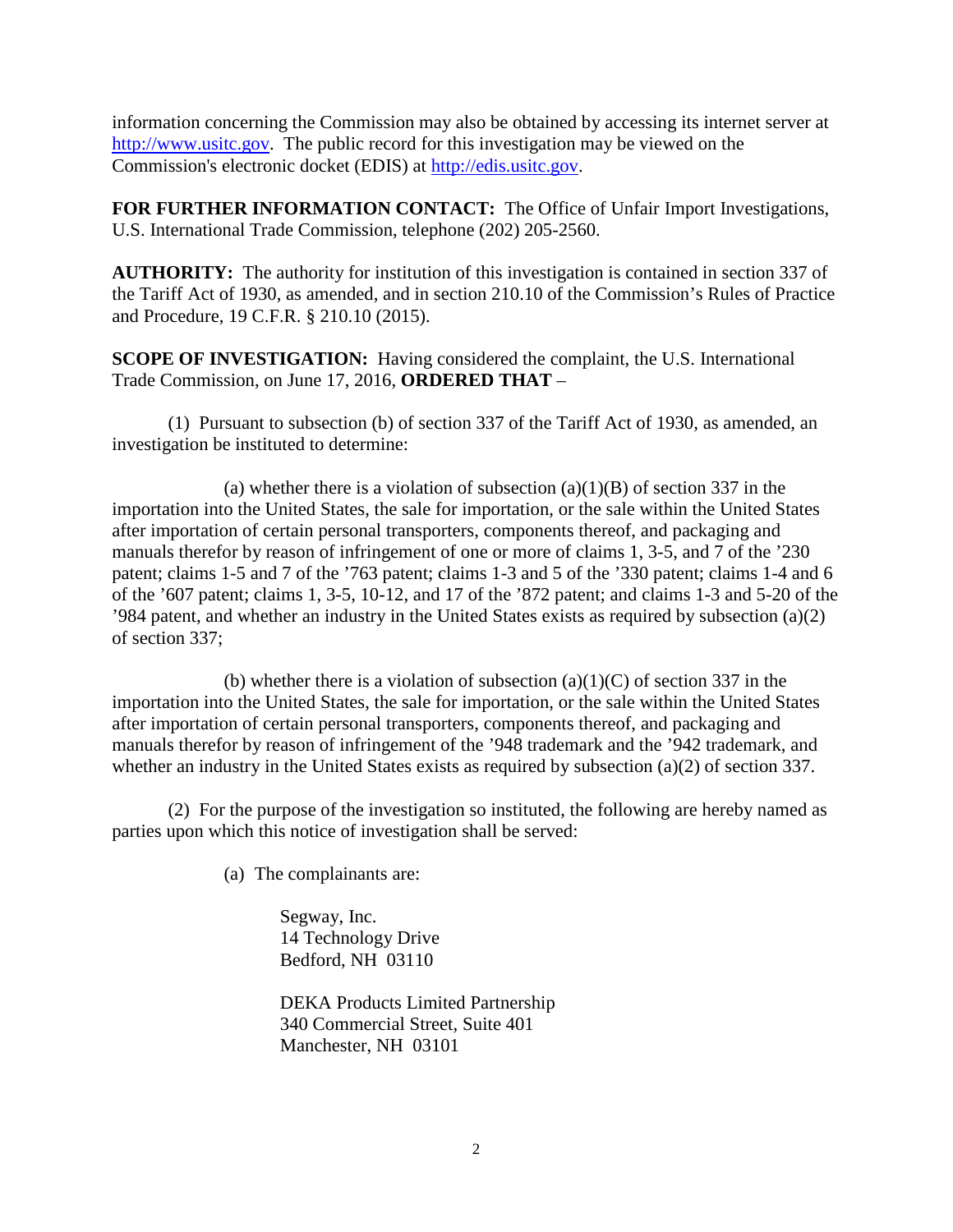Ninebot (Tianjin) Technology Co., Ltd. Building 9, Jiasuqi, Tianrui Road Science and Technology Park Center, Auto Industrial Park Wuqing, Tianjin, China

(b) The respondents are the following entities alleged to be in violation of section 337, and are the parties upon which the complaint is to be served:

> Inventist, Inc. 4901 NW Camas Meadows Drive Camas, WA 98607

PhunkeeDuck, Inc. 250 Jericho Turnpike Floral Park, NY 11001

Razor USA LLC  $12723$   $166$ <sup>th</sup> Street Cerritos, CA 90703

Swagway LLC 3431 William Richardson Drive, Suite F South Bend, IN 46628

Segaway 3940 Laurel Canyon Boulevard #376 Studio City, CA 91604

Jetson Electric Bikes LLC 175Varick Street New York, NY 10014

(c) The Office of Unfair Import Investigations, U.S. International Trade Commission, 500 E Street, S.W., Suite 401, Washington, D.C. 20436; and

(3) For the investigation so instituted, the Chief Administrative Law Judge, U.S. International Trade Commission, shall designate the presiding Administrative Law Judge.

Responses to the complaint and the notice of investigation must be submitted by the named respondents in accordance with section 210.13 of the Commission's Rules of Practice and Procedure, 19 C.F.R. § 210.13. Pursuant to 19 C.F.R. §§ 201.16(e) and 210.13(a), such responses will be considered by the Commission if received not later than 20 days after the date of service by the Commission of the complaint and the notice of investigation. Extensions of time for submitting responses to the complaint and the notice of investigation will not be granted unless good cause therefor is shown.